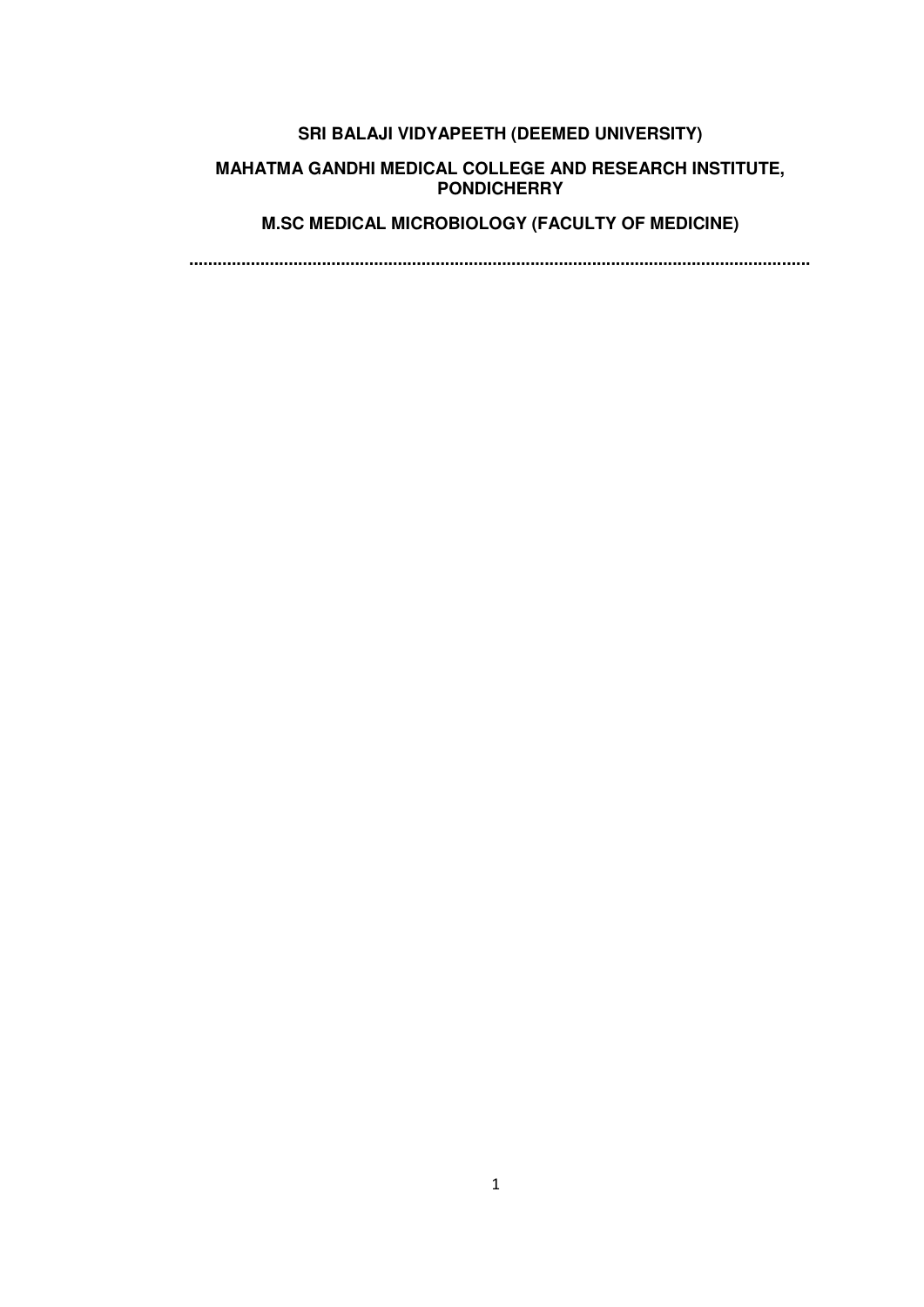# **CONTENTS**

| SI.No           | <b>Subjects</b>                              | Page No. |
|-----------------|----------------------------------------------|----------|
| $\mathbf{1}$    | Short title and commencement                 |          |
| 2               | Regulations                                  |          |
| $\overline{3}$  | Course of instruction                        |          |
| $\overline{4}$  | Scheme of examination                        |          |
| 5               | Anatomy                                      |          |
| $6\,$           | Physiology                                   |          |
| $\overline{7}$  | English                                      |          |
| 8               | <b>General Biochemistry</b>                  |          |
| 9               | Pharmacology                                 |          |
| 10              | General Microbiology and Immunology          |          |
| $\overline{11}$ | Parasitology and Entomology                  |          |
| 12              | Systemic Bacteriology, Virology and Mycology |          |
| 13              | Hematology & Blood Banking                   |          |
| 14              | <b>Community Medicine</b>                    |          |
| 15              | <b>Computer Applications</b>                 |          |
| 16              | <b>Clinical Biochemistry</b>                 |          |
| 17              | Histopathology & Cytology                    |          |

\*\*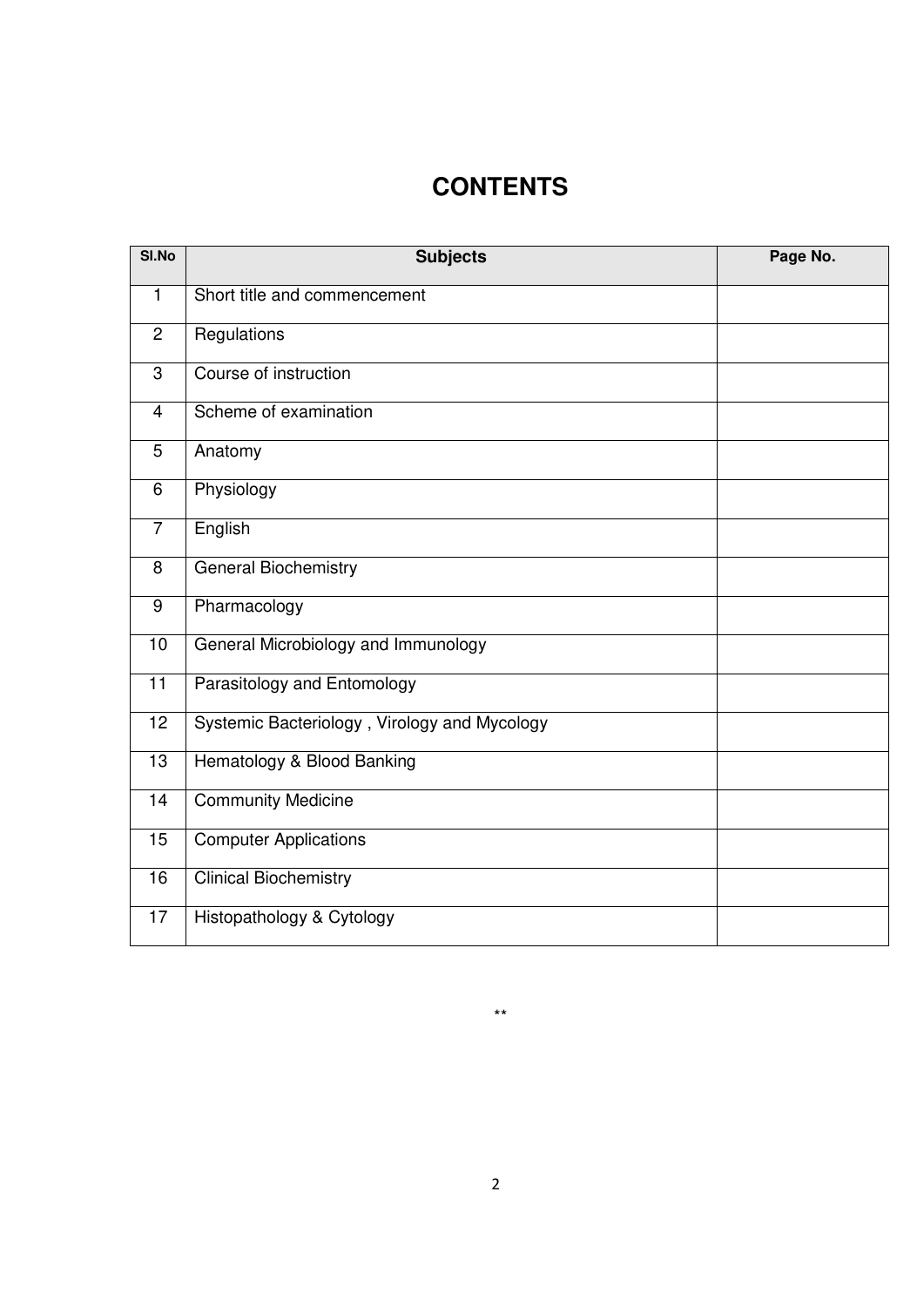# **SRI BALAJI VIDYAPEETH (DEEMED UNIVERSITY), PUDUCHERRY**

# **REGULATIONS OF THE UNIVERSITY**

# **I. SHORT TITLE AND COMMENCEMENT**

These regulations shall be called "THE REGULATIONS FOR THE **MASTER OF SCIENCE IN MEDICAL MICROBIOLOGY (FACULTY OF MEDICINE)** OF SRI BALAJI VIDYAPEETH (DEEMED UNIVERSITY), Puducherry".

They shall come into force from the academic year 2009-2010 session.

The regulation and syllabi are subject to modifications by the standing Post Graduate Board of Studies for paramedical courses from time to time.

# *II. REGULATIONS*

# *1. ELIGIBILITY FOR ADMISSION:*

A degree in Bachelor of Science (B.Sc) from any University in India with Biology/ Botany/ Zoology/ Microbiology/ Medical Lab Technology/ Biotechnology, with a minimum of 50% marks.

# *2. MODE OF SELECTION:*

Based on the merit list of candidates drawn from the common entrance test conducted by Sri Balaji Vidyapeeth University.

# *3. DURATION OF THE COURSE AND COURSE OF STUDY:*

M. Sc Medical Microbiology (Faculty of medicine) is a 3 years full time course. This syllabus is framed after perusal of the syllabi of same course offered by various Central and State Medical Universities.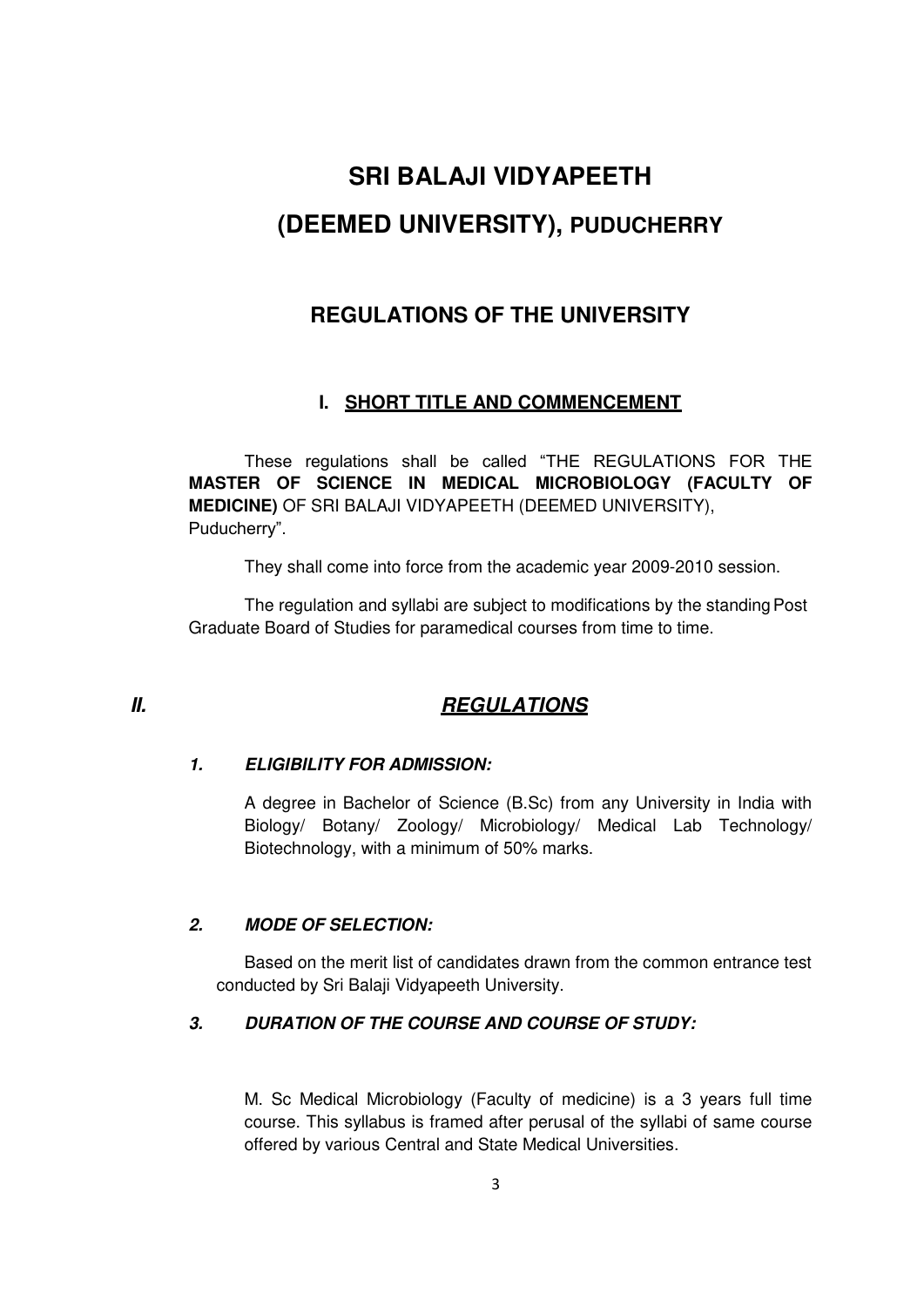#### **First year subjects (M. Sc Preliminary)**

Human Anatomy, Human Physiology and Medical Biochemistry. These are common to both the presently proposed M. Sc Medical Microbiology and M. Sc Medical Biochemistry (as well as future courses like M. Sc Pharmacology and Therapeutics, M. Sc Human anatomy and M. Sc Human Physiology).

#### **Second and third year subjects (M. Sc Final)**

Medical Microbiology

#### *4. MINIMUM WORKING DAYS IN AN ACADEMIC YEAR:*

Each academic year shall consist of not less than 180 working days (Minimum 90 working days per semester).

### *5. ATTENDANCE REQUIRED FOR APPEARING EXAMINATION:*

- a) Examination will be conducted in both theory and practical as prescribed. Candidates will be permitted to appear for the University Examinations in the subject, only if they secure not less than 80% of attendance in each subject of the respective year.
- b) A student who does not meet the minimum attendance requirement in a year must repeat the course along with the next batch of students.

#### *6. CONDONATION FOR LACK OF ATTENDANCE:*

Condonation of shortage of attendance in aggregate up to 10% (between 70% and 80%) in each semester may be granted by the College Academic Committee and as per the regulations of University.

#### *7. INTERNAL ASSESSMENT:*

Internal assessment will be done in each subject of study and the marks will be awarded to the candidates as detailed in the scheme of examinations. The marks awarded will be on the basis of the candidate's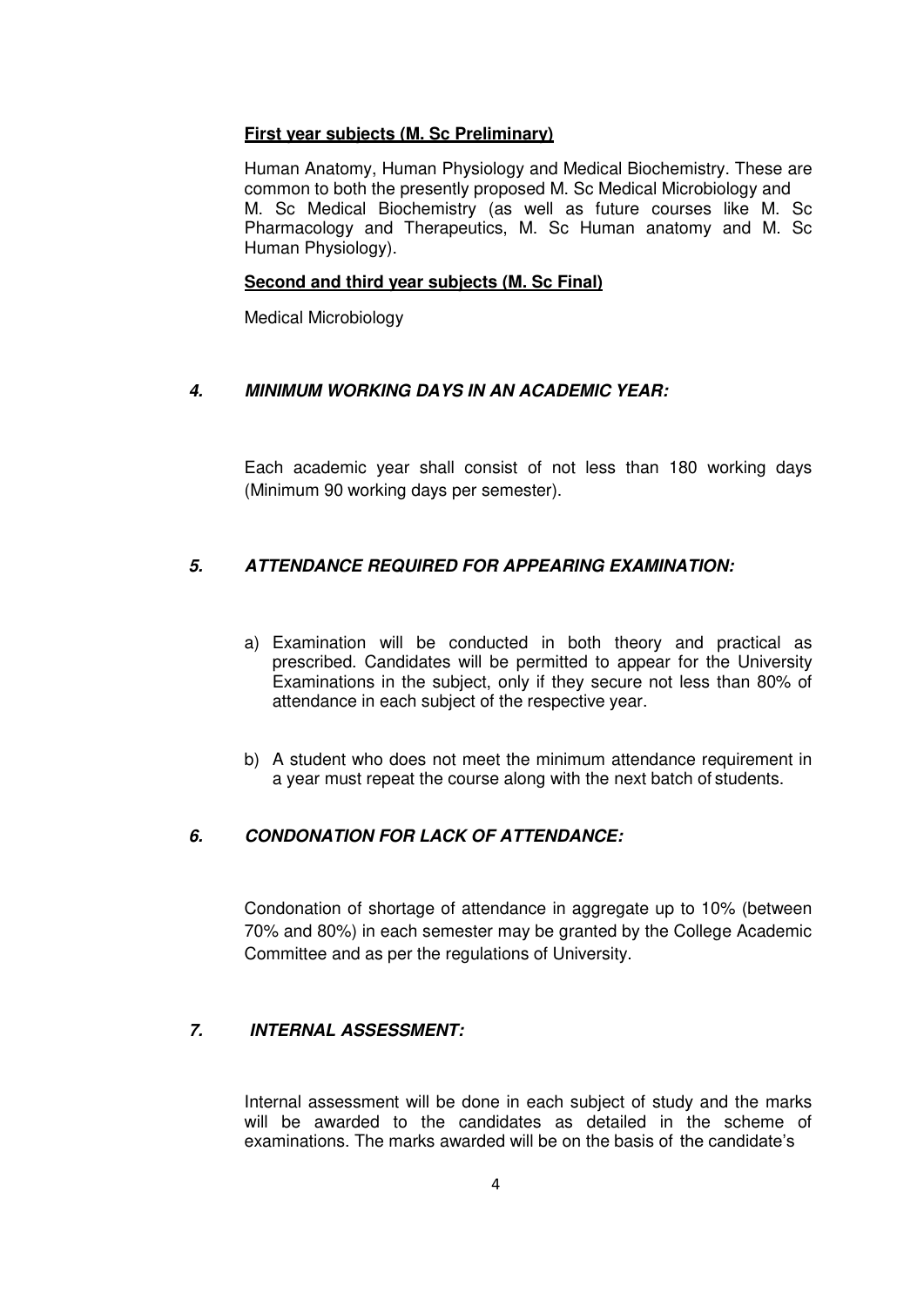performance in the assignments, class tests, laboratory work, preparation and presentation of seminars as assessed by the teachers.

### *8. EXAMINATIONS:*

- a) The exams in the above three first year subjects (M.Sc. Preliminary) will be at the end of first year July/ August. Supplementary examination for failed candidates shall be conducted not more than 6 months after the regular exams. Any student failing in theory and/ or practicals of any subject shall repeat both the theory and practicals of the respective subject. There is provision for carry over of failed subjects. The students can continue their studies in the second and third year, but should clear the arrears in M. Sc Preliminary subjects before appearing for the M.Sc Final examination, which is conducted at the end of third year June/ July.
- b) The University Practical Examinations shall be jointly conducted by two internal and two external examiners duly appointed by the University.

#### *9. MAXIMUM DURATION FOR THE AWARD OF THE DEGREE:*

a) The maximum period to complete the course successfully should not exceed a period of six years from the date of joining first year.

#### *10. MARKS QUALIFYING FOR A PASS:*

50% of marks in aggregate in University Theory, Internal assessment (Theory), Viva-voce examination taken together. The students must also obtain a minimum of 40% in each theory paper.

50% of marks in aggregate in the University Practical examination, Internal assessment (Practical) and Record marks taken together.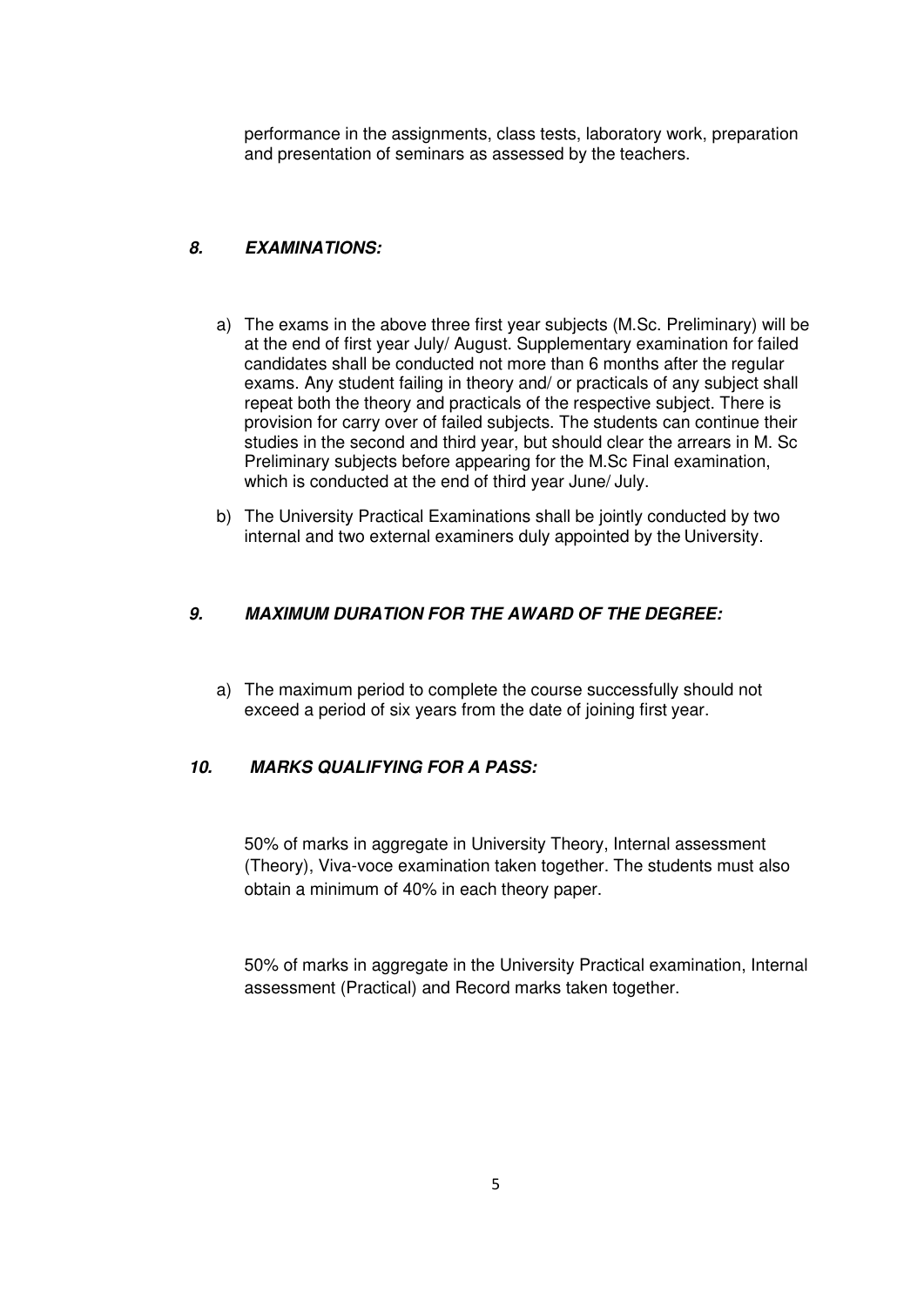#### *11. DECLARATION OF CLASS:*

- $\triangleright$  A successful candidate obtaining 75% and more marks in the grand total aggregate in the first attempt shall be declared to have passed with **Distinction**.
- $\triangleright$  A successful candidate obtaining 60% and more but less than 75% of marks in the grand total aggregate shall be declared to have passed with **First Class**.
- $\triangleright$  A successful candidate obtaining 50% and more but less than 60% of marks in the grand total aggregate shall be declared to have passed with **Second Class**.
- $\triangleright$  Ranks shall be declared on the basis of the aggregate marks obtained by a candidate in the M.Sc Microbiology (Final year) University Examination. Only those candidates who have passed in the first attempt shall be eligible for the award of **Rank**.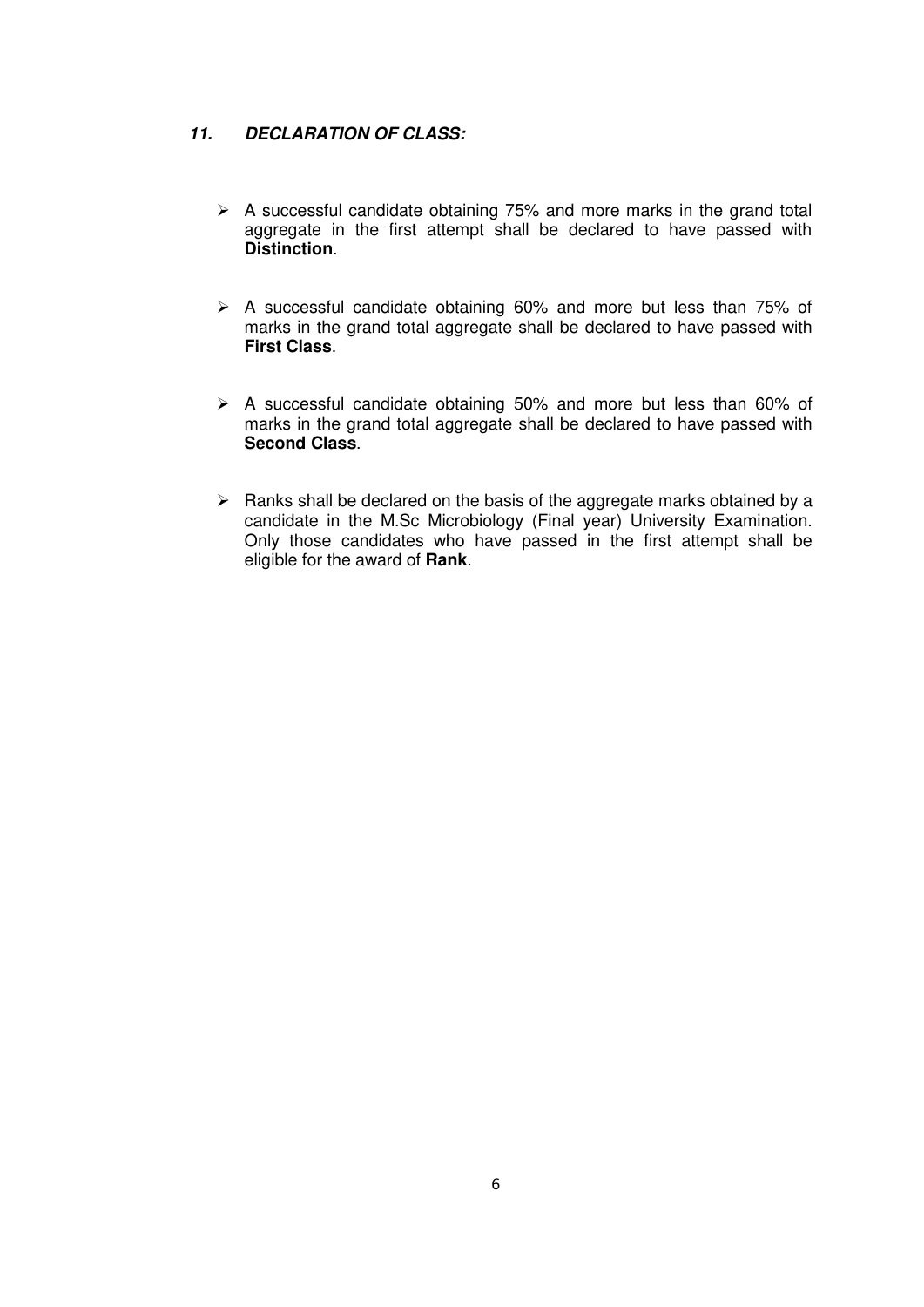### **M. Sc MEDICAL MICROBIOLOGY (FACULTY OF MEDICINE)**

#### **SYLLABUS**

M. Sc Medical Microbiology (Faculty of medicine) is a 3 years full time course. This syllabus is framed after perusal of the syllabi of same course offered by various Central and State Medical Universities.

#### **First year subjects (M. Sc Preliminary)**

Human Anatomy, Human Physiology and Medical Biochemistry. These are common to both the presently proposed M. Sc Medical Microbiology and M. Sc Medical Biochemistry (as well as future courses like M. Sc Pharmacology and Therapeutics, M. Sc Human anatomy and M. Sc Human Physiology).

#### **Second and third year subjects (M. Sc Final)**

Medical Microbiology

#### **Scope of Microbiology:**

To train students in the field of Medical Microbiology. Theoretical, as well as practical training is imparted to the candidates in the sub-specialities, namely, Bacteriology, Virology, Parasitology, Immunology , Mycology and introduction to basic research methodology, so that students can conduct fundamental and applied research.

#### **Objectives:**

- 1. Establish a good knowledge of Bacteriology, Virology, Parasitology, Mycology and Immunology and be trained in diagnostic work.
- 2. Carry out fundamental or applied research in various branches of Microbiology

#### **Microbiology Training:**

Spread over 2 years on General Bacteriology, Immunology, Systematic Bacteriology, Mycology, Virology, Parasitology and Clinical Microbiology/ Applied Microbiology.

#### **Training programme includes**

**Discussion** 

Seminars – Topic seminar, Culture seminar ( Bacterial & Fungal )

Journal club

Participation in laboratory diagnostic and experimental works

Involvement in research studies including short term research projects, attending continued medical education programmes and workshops and conferences (encouraged to present papers)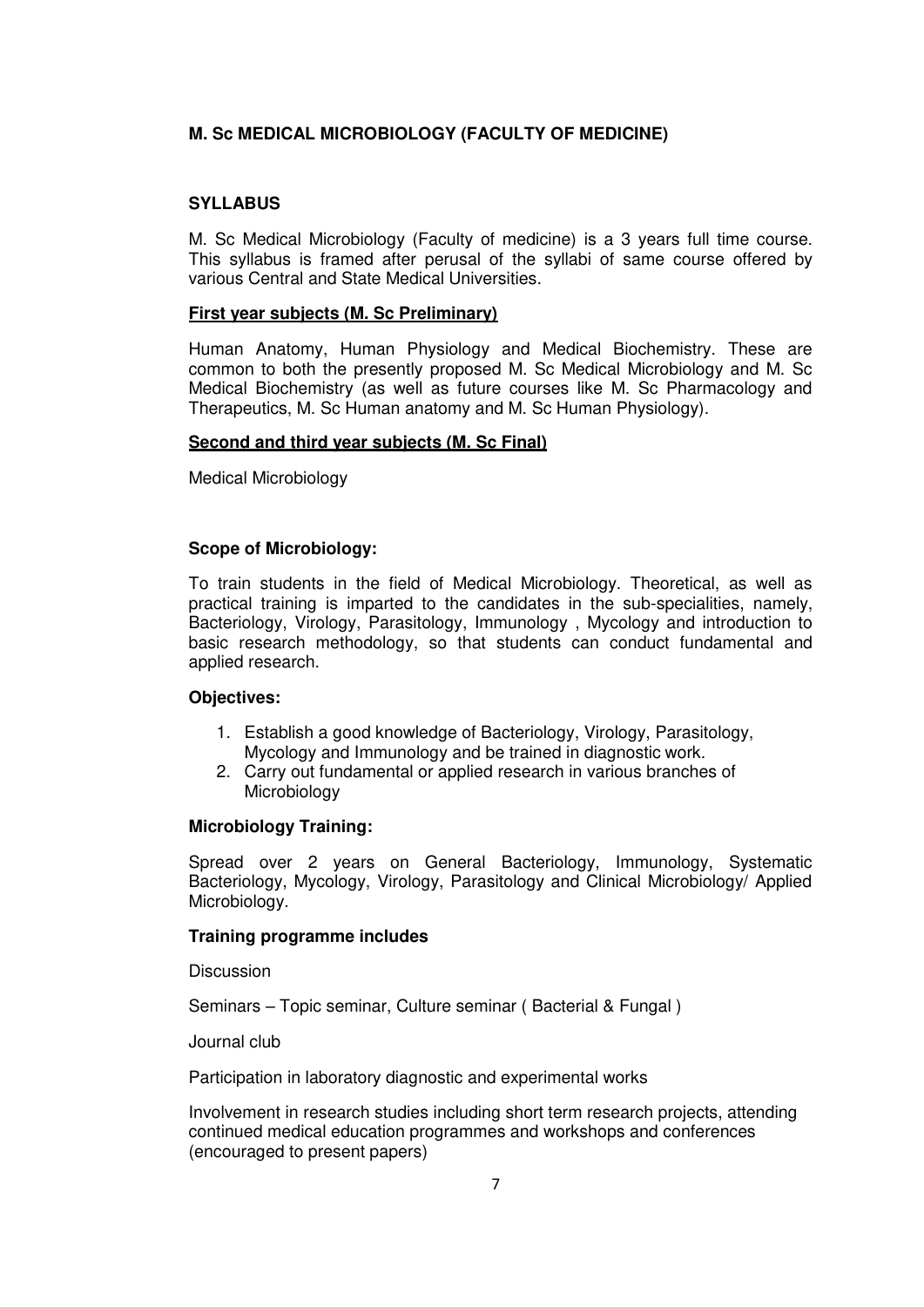#### **1 st Six Months: General Bacteriology and Immunology**

#### **General Bacteriology:**

#### **Theory**

History of Microbiology; Principles, mechanisms of different types of microscopes and their uses; Morphology of bacteria, Bacterial metabolism, Bacterial taxonomy and classification; Sterilisation and disinfection; Growth and nutrition of bacteria and methods of cultivation; Collection ,Transport & Processing of clinical specimen Isolation and identification of bacteria; Bacterial genetics and variation; Drug resistance – mechanisms & detection Methods Normal bacterial flora, zoonoses, epidemiology and transmission; Bacteriological examination of water, food, air and milk; Care, management, method of inoculation and uses of experimental laboratory animals;

Antimicrobial chemotherapy.

Sterility testing, pyrogen testing, Mutagen testing

#### **Practicals ----**

- 1. Microscopy Handling and general maintenance
- 2. Staining procedures Preparation of stains and staining methodology
- 3. Growth and survival of microorganisms and estimation of microbial colonies by various procedures
- 4. Cultivation Media preparation details of ingredients, pH measurement, preparation of reagents, buffers, preparation of glass wares, etc and quality control
- 5. Antimicrobial agents Preparation, susceptibility testing, quality control, MIC, MBC
- 6. Sterilisation and disinfection Handling of main types of filters, autoclaving preparation procedures, hot air oven, testing of disinfectants
- 7. Care and maintenance of common laboratory instruments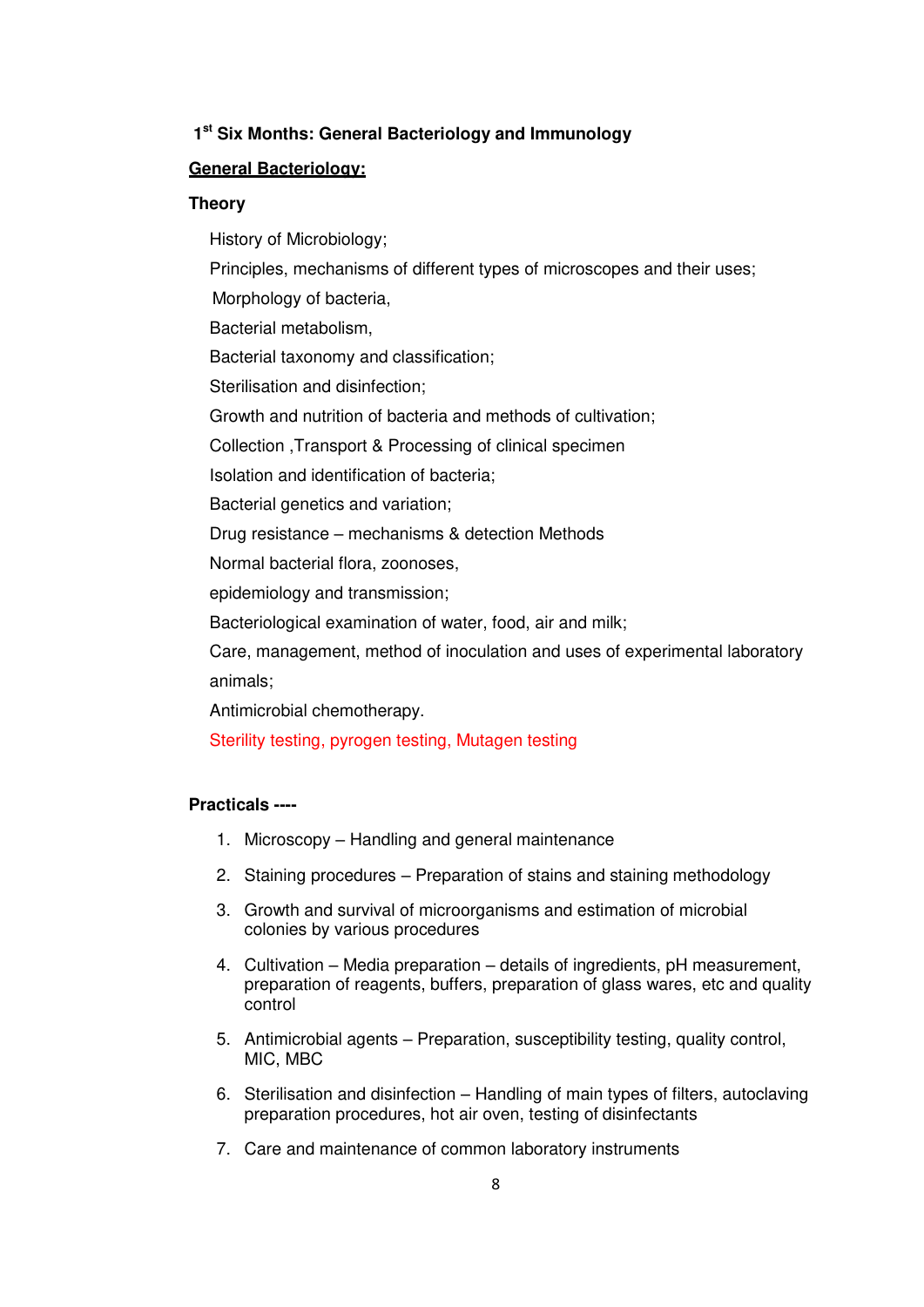8. Handling, maintenance and inoculation techniques of small laboratory animals.

#### **Immunology:**

**Theory ------**Anatomy, development and functions of immune system;

Host and parasite relationship;

Biology of immune response;

Microbial pathogenicity and host immune response; I

nfection and immunity;

antigen and antibodies;

Toxins, antitoxin; Complement;

antigen antibody reactions;

Hypersensitivity;

Vaccine and immunisation;

Immunodeficiency diseases;

Autoimmunity,

Immunotolerance;

Immunology of transplantation and malignancy;

Immunohaemotology,

Laboratory immunological procedures.

#### **Practicals:**

- 1. Blood collection and preservation for serological testing
- 2. Precipitation tests (including immunodiffusion tests)
- 3. Agglutination tests
- 4. ELISA
- 5. Immunofluorescence
- 6. Antigen preparation
- 7. Serum Electrophoresis

#### **2 nd Six months: Systematic Bacteriology**

**Theory:** Properties, epidemiology, transmission, methods of isolation, identification, pathogenesis, toxins and enzymes production, antigen structures,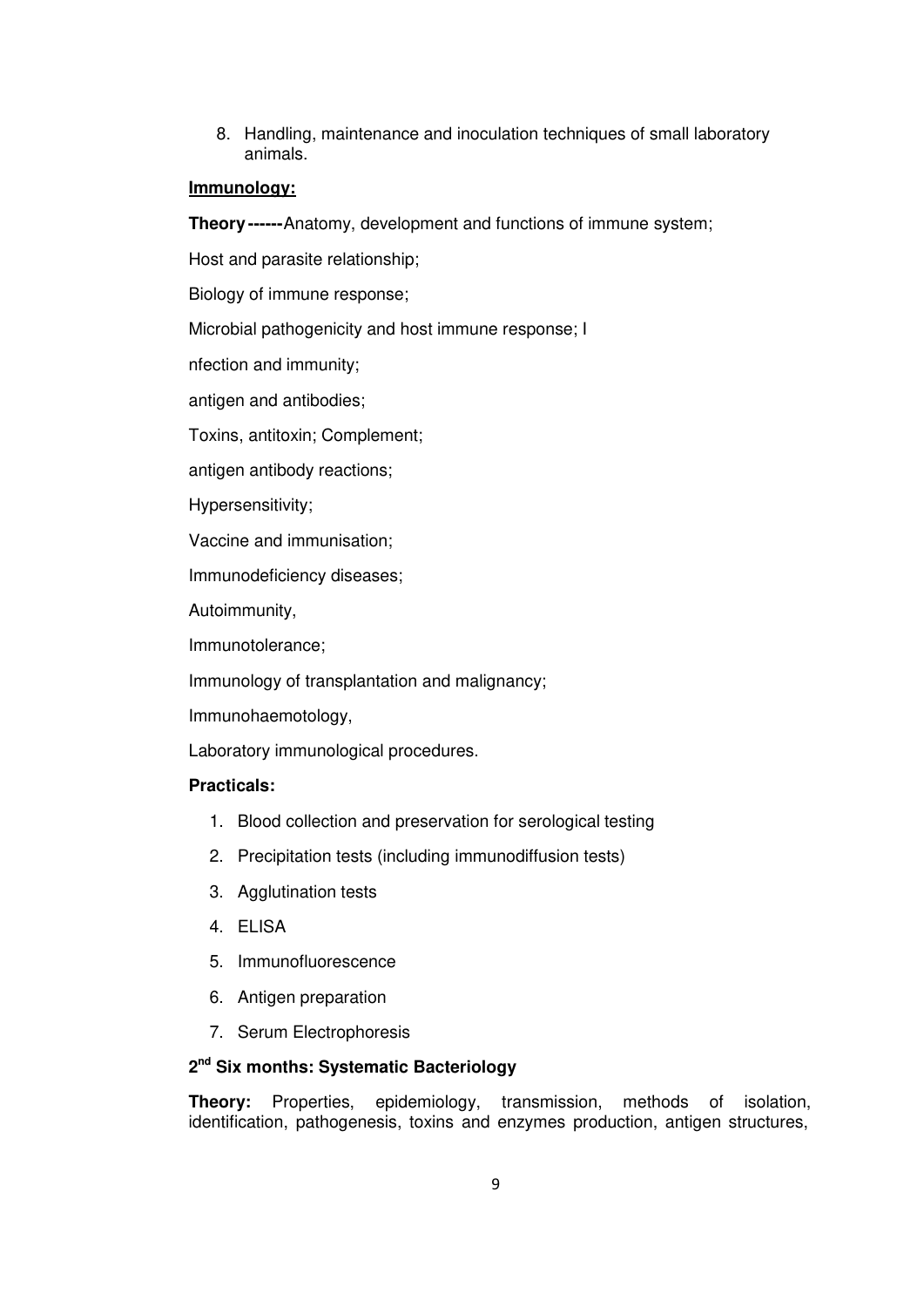clinical importance and laboratory diagnosis of the infection with the following bacteria:

cocci - Staphylococcus, Streptococcus, Pneumococcus, Neisseria,

Gram positive bacilli -Corynebacterium, Bacillus, Clostridium,

Gram negative bacilli - Enterobacteriaceae, Vibrio, Pseudomonas, Aeromonas ,plesiomonas Acinetobacter, Yersinia, Pasteurella, Francisella, Haemophilus, Bordetella, Brucella, Helicobacter,

Non-sporing anaerobes,

Mycobacterium,

Spirochaetes,

Mycoplasma,

Actinomycetes,

Campylobacter and other miscellaneous bacteria,

Rickettsia and Chlamydia.

Immunology of bacterial infections.

Emerging & re- emerging bacterial infections

#### **Practicals:**

1. Processing of clinical specimens: Complete characterisation of bacteria of medical importance including morphology, cultural, biochemical, serological, antimicrobial susceptibility pattern and any other biological properties as well as molecular methods (if any)

#### **3 rd Six months: Virology, Mycology and Parasitology**

#### **Virology:**

**Theory ---** General properties, cultivation, interferon and interference of virus.

Clinical importance and laboratory diagnosis of infections with the following viruses:

DNA Viruses- Pox, Herpes, Adeno,

RNA Viruses - Picorna, Myxo, Arbo, Rhabdo, Hepatitis,

Miscellaneous viruses.

Bacteriophage,

Oncogenic viruses,

Slow viruses,

Prion diseases and HIV.

Emerging viral infections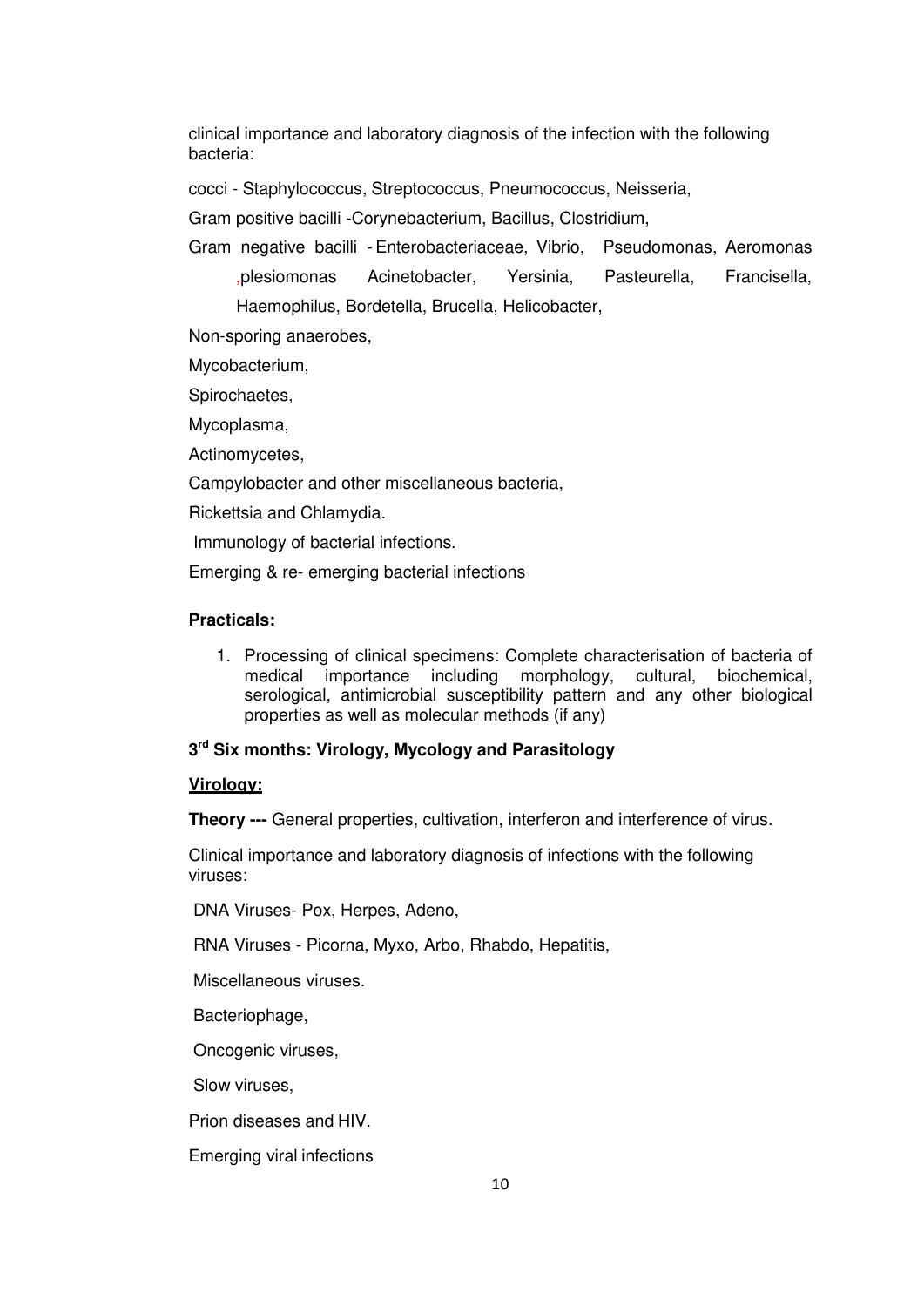Immunology of viral infections,

Diagnosis of viral infections (Cell culture, immunoserology and molecular methods of diagnosis).

#### **Practicals ---**

- 1. Serodiagnosis of viral infections Rapid diagnostic tests for viral infections
- 2. Polymerase chain reaction for viral nucleic acid detection
- 3. ELISA

### **Mycology:**

### **Theory ---**

Taxonomy & Classification

Morphology, cultivation, epidemiology, transmission, clinical importance and lab diagnosis of yeasts, yeast-like, moulds and dimorphic fungus,

superficial, subcutaneous and deep fungal infections, opportunistic fungal infection,

laboratory contaminating fungus and mycotoxins.

Immunology of mycotic infections.

Antifungal agents & antifungal susceptibility testing

#### **Practicals:**

- 1. KOH and LPCB preparations
- 2. Staining techniques
- 3. Culture of fungi
- 4. Slide culture
- 5. Basic identification techniques
- 6. antifungal susceptibility testing

#### **Parasitology:**

**Theory** ---- Taxonomy and classification, transmission, clinical features and prophylaxis of medically important protozoa, Cestodes, Trematodes and Nematodes.

Immunology of parasitic diseases

laboratory diagnosis of parasitic infections.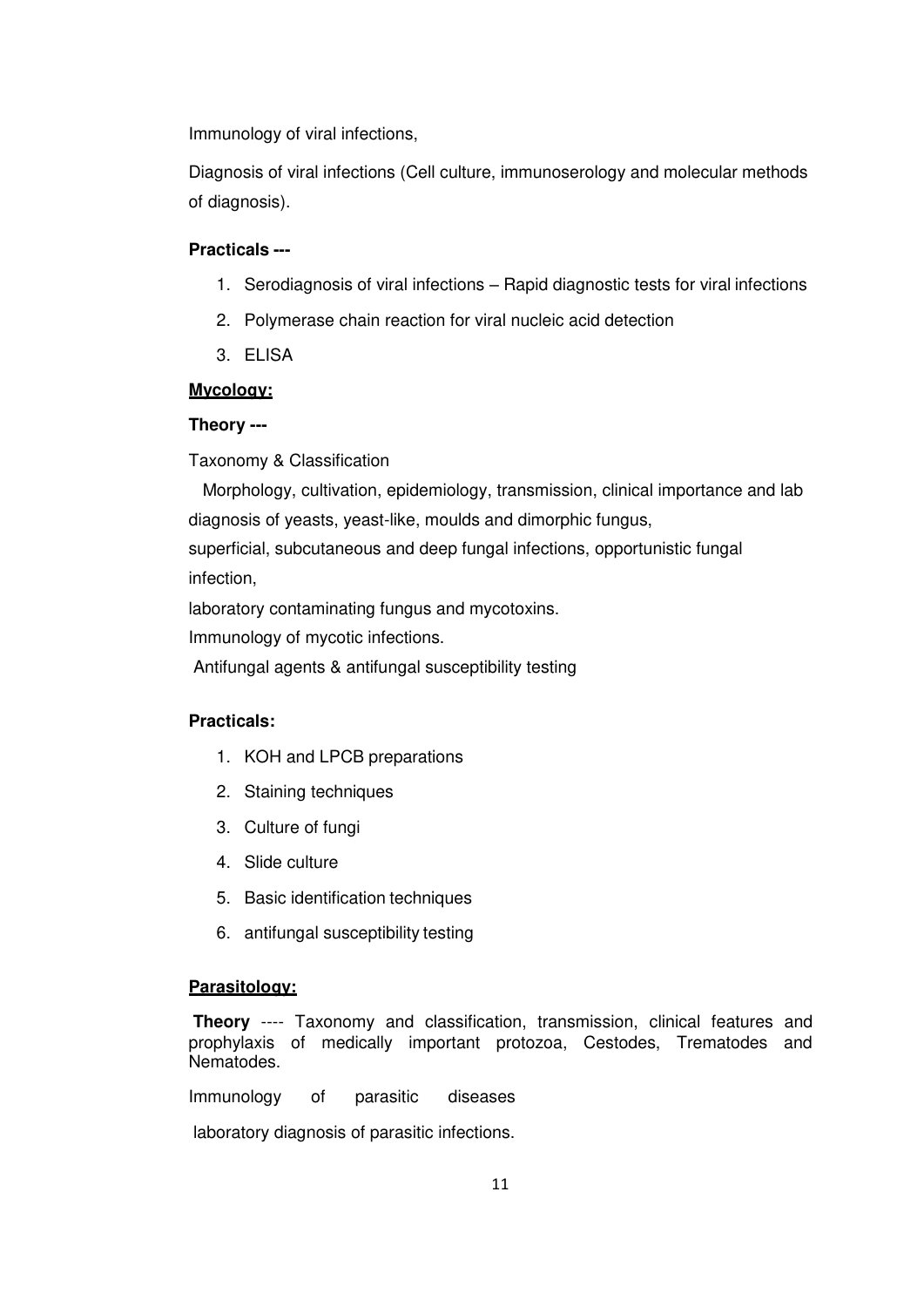Opportunistic parasitic infections in immunosuppressed individual

## Medical Entomology

#### **Practicals:**

- 1. Examination of stool for parasites, including concentration techniques
- 2. Examination of blood for parasites and microfilaria
- 3. Examination of sputum/ aspirate/ tissue for parasites trophozoites, larvae etc

# **4 th Six months: Clinical Microbiology,**

**Theory: Hospital infection;** 

Biomedical Waste Management

Quality control in microbiology;

Laboratory control of antimicrobial therapy;

Collection of specimens for bacteriological investigations;

Methods of culture, techniques and organisms encountered in: CSF, blood culture, sputum, pus, urine, stool,

UTI, endocarditis;

Bone and joint infections;

Bacteriological investigations in PUO,

Tuberculosis,

Leprosy;

Meningitis and eye infections;

Causative agents and investigations in cases of diarrhoea, gastroenteritis, respiratory tract infections and sexually transmitted diseases;

Food poisoning,

dental infections;

Transfusion associated infections;

Immunoprophylaxis against diseases;

Bioterrorism

Handling of Pandemic scenario

**CSSD**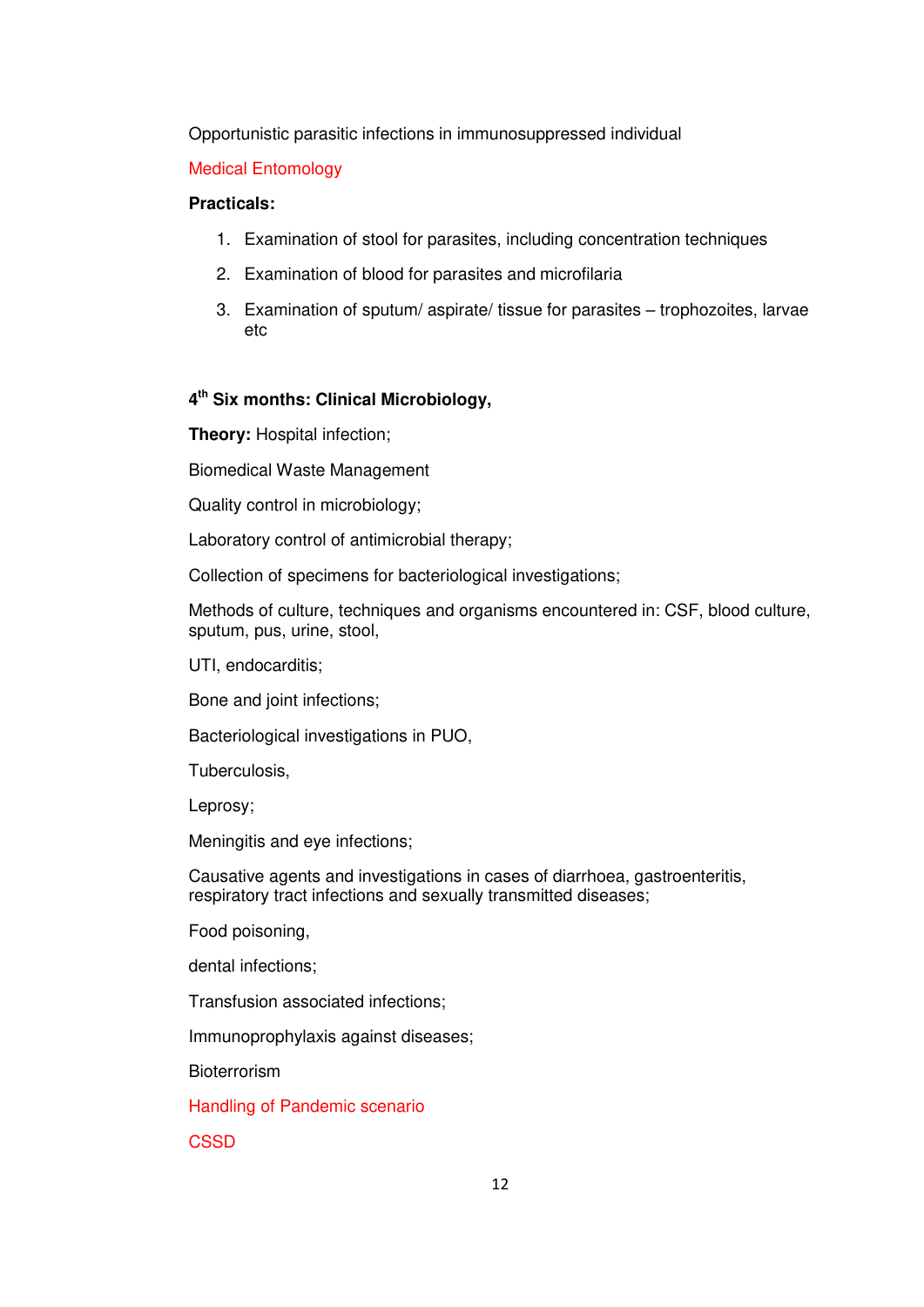#### **Molecular biology and Recent advances in Microbiology**

Rapid diagnostic methods in microbiology;

Basic knowledge of the following:

Bacteriophage typing, recombinant DNA technology,

Southern, Northern and Western blotting.

DNA amplification techniques, diagnostic PCR, different methods of PCR product detection;

Genotyping of microbes and viruses;

Emerging & Re emerging infections.

Diseases of public health importance

## **Practicals:**

- 1. Surveillance sampling
- 2. O.T. Sterility testing
- 3. Bacteriological examination of water, milk, food and air
- 4. Processing of clinical samples for pathogens

#### **Project – Compulsory**

During the  $2^{nd}$  Six months &  $3^{rd}$  Six months

**External posting- Compulsory (for Two months) in Regional / National** 

#### **Institutions**

**Revision tests** 

**Model examination – Theory & Practical** 

**University Examination**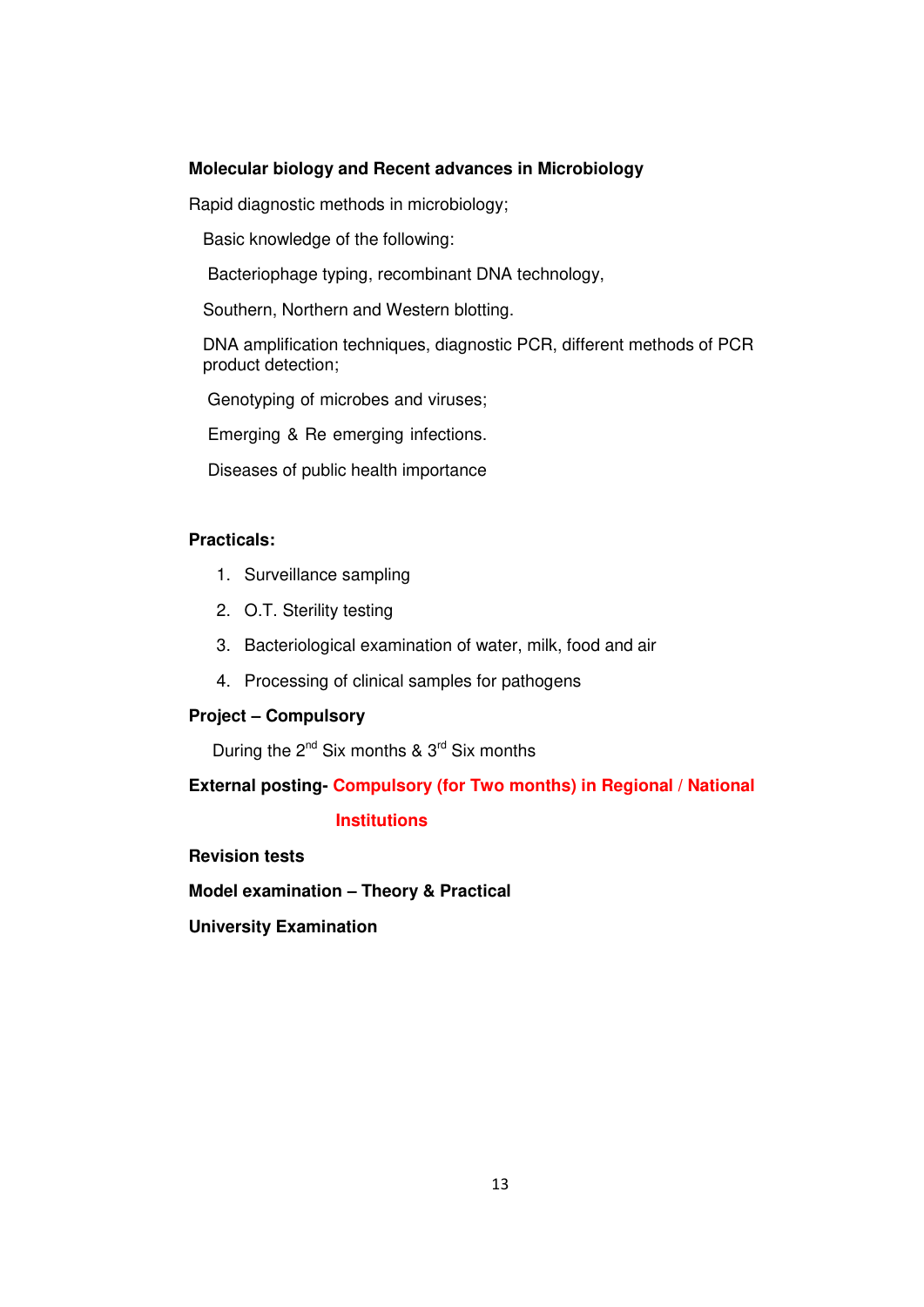### **EVALUATION METHODS**

#### **EXAMINATIONS:**

During the  $2^{nd}$  and  $3^{rd}$  year in the Microbiology department the postgraduate is evaluated by conducting three internal examinations involving theory and practicals.

1<sup>st</sup> internal at the end of 12 months (Theory)

2<sup>nd</sup> internal at the end of 18 months (Theory)

3<sup>rd</sup> internal at the end of 22 months (Send up Theory and Practical)

I. Microbiology University Theory examination at the end of III year involves:

Paper I: General Bacteriology and Immunology

Paper II: Systematic Bacteriology and Mycology

Paper III: Virology, Parasitology and Applied Clinical Microbiology

- **II.** Practical Examination: For **two days**
	- 1) Bacteriology exercise

Pure culture and mixture or clinical samples provided with clinical history for isolations, identifications and antibiogram

- 2) Mycology exercise Identification of two fungi: one rapid grower for slide culture technique
- 3) Serology Common serological test done in laboratory
- 4) Virology ELISA and for diagnosis of viral infection
- 5) Parasitology Stool examination for ova and cyst by concentration technique
- 6) Slides For identification and report
- III. Viva-voce is compulsory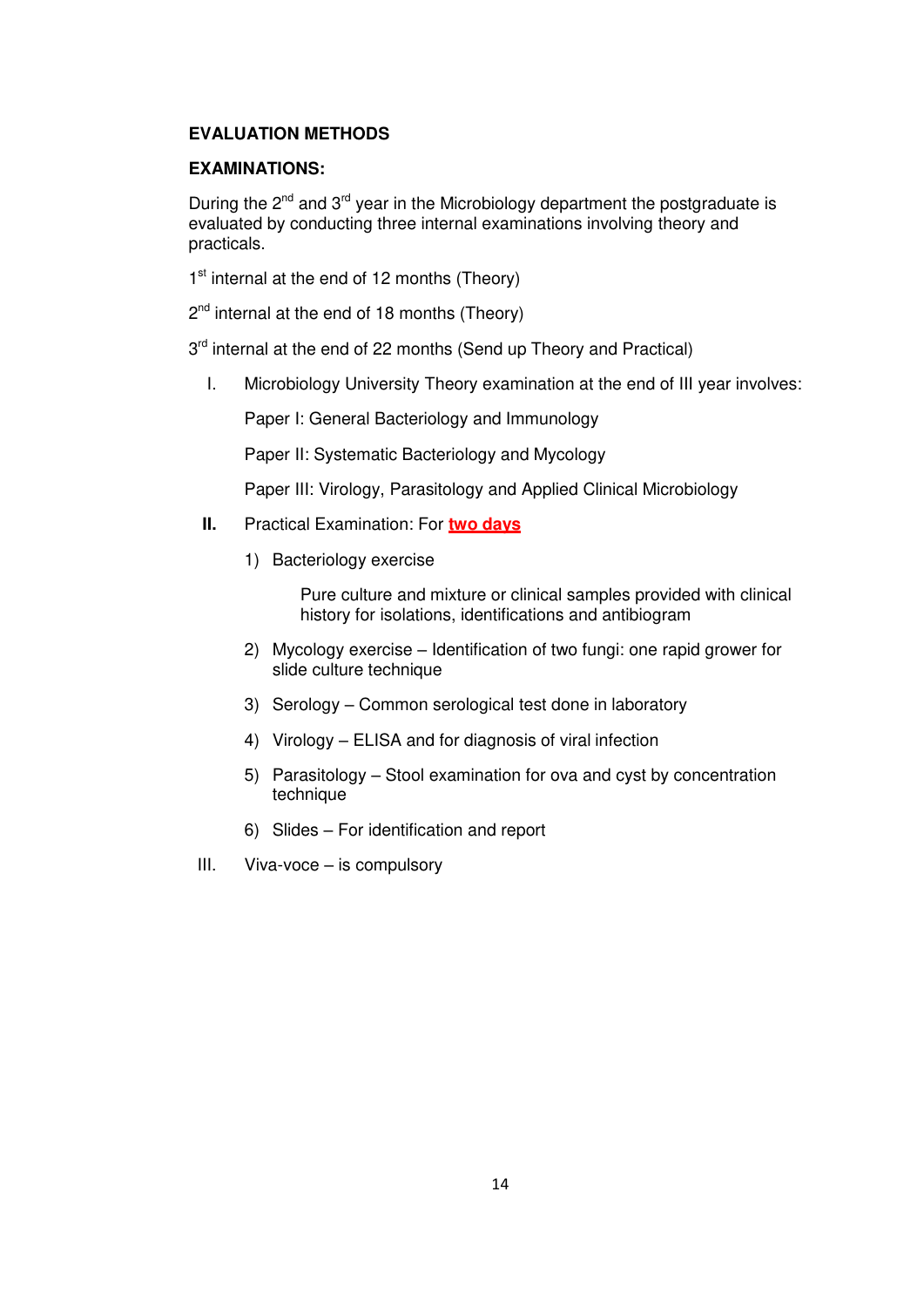# **PATTERN OF M.SC MEDICAL MICROBIOLOGY FINAL EXAMINATION MICROBIOLOGY THEORY AND PRACTICAL MARK ISTRIBUTION:**

| Theory exam:<br>for Pass                                                    | Max/ Minimum |
|-----------------------------------------------------------------------------|--------------|
| Paper I: General Bacteriology and Immunology                                | $-80/32$     |
| Paper II: Systematic Bacteriology and Mycology                              | $-80/32$     |
| Paper III: Virology, Parasitology and Applied Clinical Microbiology - 80/32 |              |
| <b>Total Theory</b>                                                         | $-240/120$   |
| Viva-voce                                                                   | $-50$        |
| Internal assessment Theory                                                  | $-60/24$     |
| Total (Theory + Viva + I.A)<br>175                                          | $-350/$      |
| <b>Practical exam:</b>                                                      |              |
| Practical                                                                   | $-180/90$    |
| Record                                                                      | $-20$        |
| Internal assessment Practical                                               | - 50         |
| Total<br>$(Practical + Record + I.A)$                                       | $-250/125$   |
| <b>Grand total</b><br>(Theory and Practical)                                | $-600/300$   |
| <b>MICROBIOLOGY PRACTICAL MARK DISTRIBUTION:</b>                            |              |
| Pure culture                                                                | $-30$        |
| Mixed culture                                                               | - 40         |
| Mycology                                                                    | $-20$        |
| Serology - Major & Minor                                                    | $-25$        |
| Parasitology                                                                | $-20$        |
| Virology - Serology                                                         | $-15$        |
| Slides (Focussing & identification)                                         | $-20$        |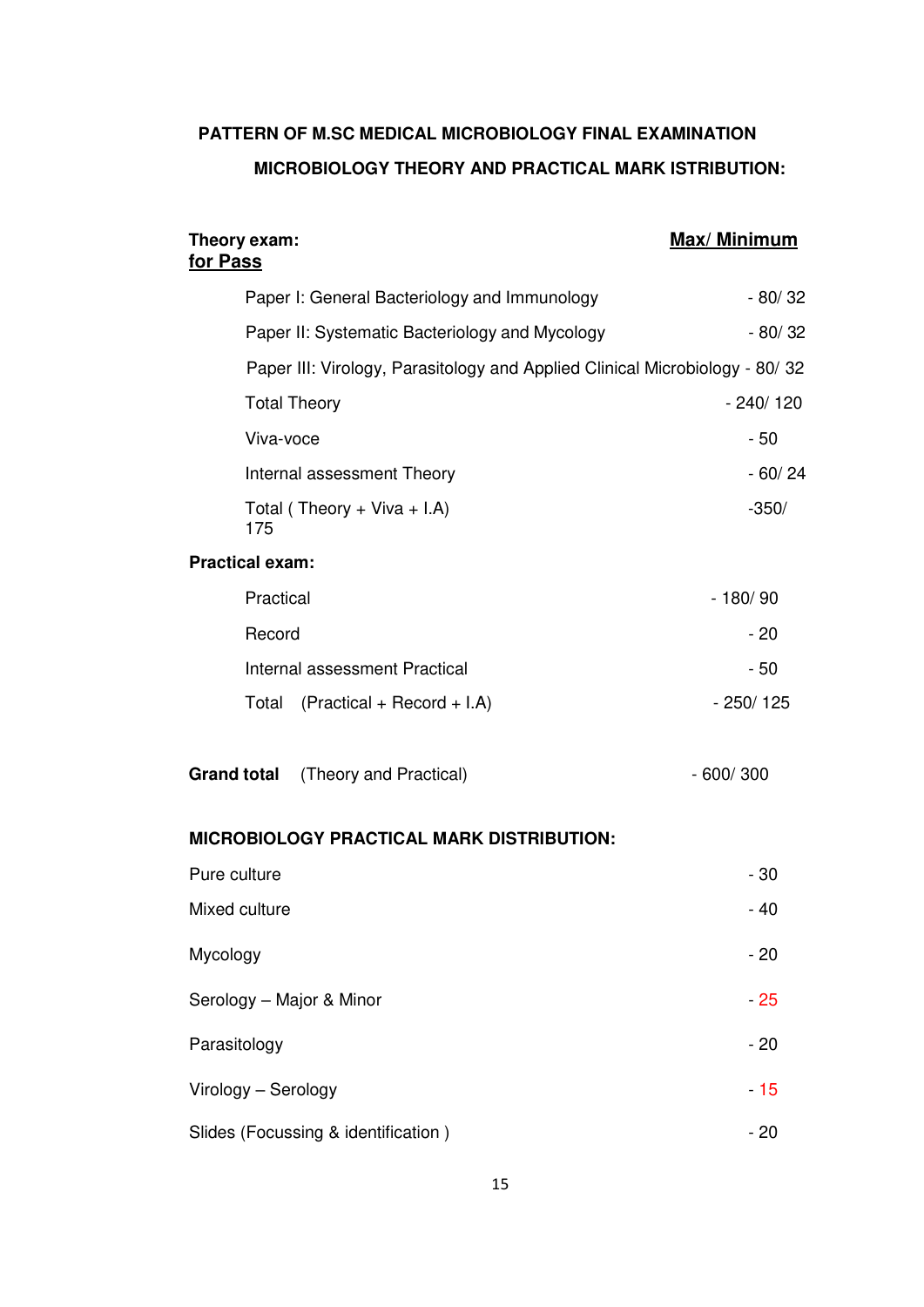Total 180/90

# **CRITERIA FOR EVALUATION OF M.Sc MEDICAL MICROBOLOGY**

# **(FACULTY OF MEDICINE)**

| <b>S. No.</b> | <b>Description</b>                                                                                      | <b>M.Sc. MICROBOLOGY (FACULTY)</b><br><b>OF MEDICINE</b>         |  |
|---------------|---------------------------------------------------------------------------------------------------------|------------------------------------------------------------------|--|
| 1.(A)         | <b>THEORY</b>                                                                                           |                                                                  |  |
|               | No. of Theory Papers                                                                                    | $-3$                                                             |  |
|               | Marks for each Theory Paper                                                                             | - 80 (40% i.e. 32 marks in each<br>Theory paper needed for pass) |  |
|               | Total Theory marks & Minimum Pass marks - 240 (120)                                                     |                                                                  |  |
| 1.(B)         | <b>VIVA-VOCE</b>                                                                                        | 50                                                               |  |
| 1.(C)         | <b>INTERNAL ASSESSMENT (THEORY)</b>                                                                     | 60 (24)                                                          |  |
|               | Total Theory marks (Theory + Viva- Voce<br>+ I.A. Theory) and Minimum Pass Marks                        | 350 (175)                                                        |  |
| 2. (A)        | <b>PRACTICAL</b>                                                                                        | 180 (90)                                                         |  |
| 2. (B)        | <b>INTERNAL ASSESSMENT(PRACTICALS)</b>                                                                  | 50                                                               |  |
| 2. (C)        | <b>RECORDS</b>                                                                                          | 20                                                               |  |
|               | <b>Total Practical marks (Practicals +</b><br>I.A.Practical + Records) and Minimum<br><b>Pass Marks</b> | 250 (125)                                                        |  |
| $1 + 2$       | <b>Total Marks for Theory &amp; Practical and</b><br><b>Minimum Pass Marks</b>                          | 600 (300)                                                        |  |
|               | <b>Passing Minimum:</b>                                                                                 |                                                                  |  |
|               | The candidate shall secure not less than 50% marks in each head of passing<br>which shall include       |                                                                  |  |
|               | (1) Theory – aggregate 50% (In addition, in each Theory paper a candidate has                           |                                                                  |  |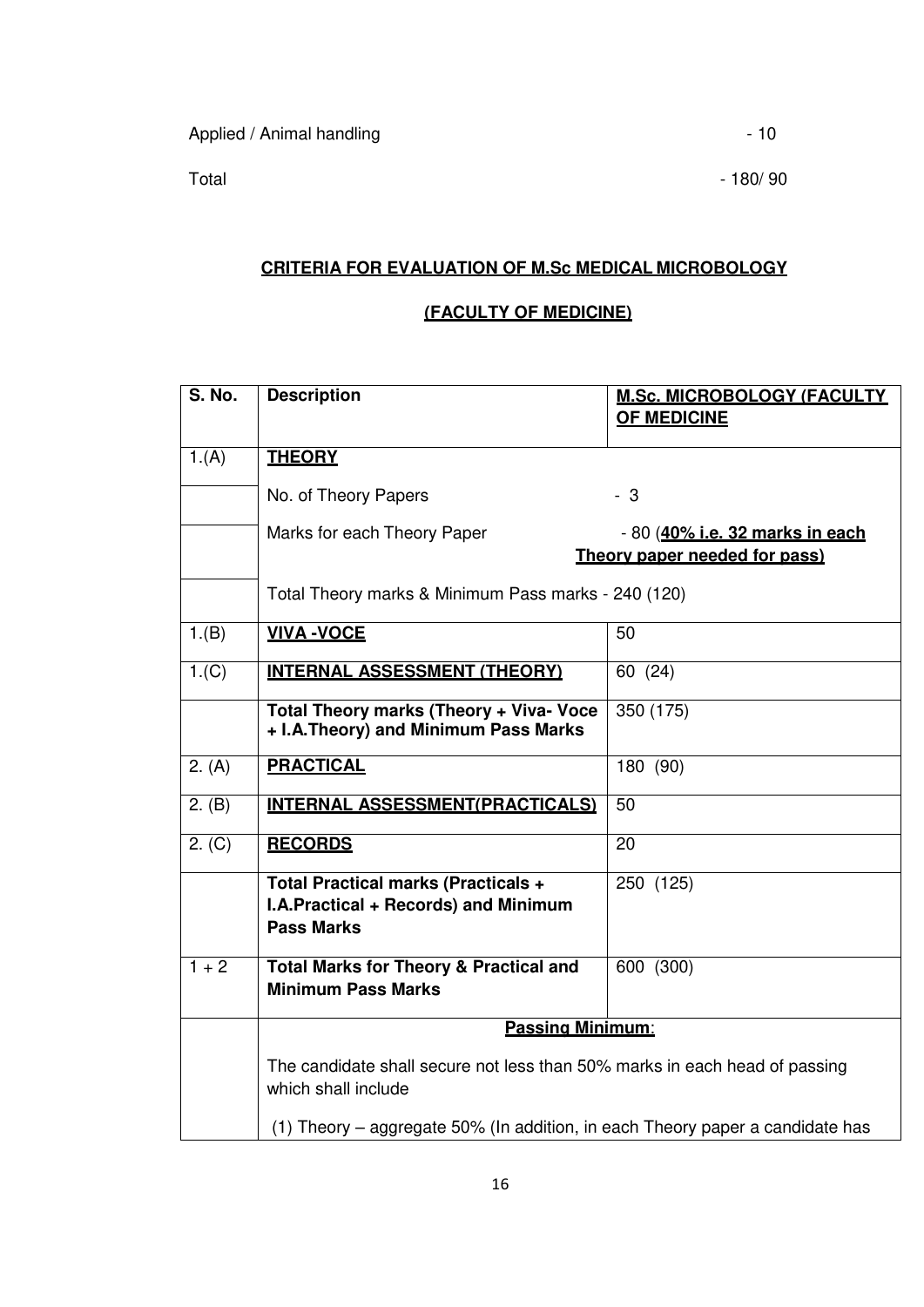| to secure minimum of 40%)                                                                                                          |
|------------------------------------------------------------------------------------------------------------------------------------|
| (2) Practical aggregate 50%                                                                                                        |
| (3) If any candidate fails even under one head, he/she has to re-appear for both<br>Theory and Practical / viva-voce examinations. |

# **Blue print of question papers**

# **Paper I ( General Bacteriology & Immunology )**

|                             | Long essay<br>(16 Mark each) | <b>Short Answer</b><br>8 Marks each) | Total Mark<br>(80) |
|-----------------------------|------------------------------|--------------------------------------|--------------------|
| <b>General Bacteriology</b> |                              |                                      | 40                 |
| Immunology                  |                              |                                      | 40                 |

# **Paper II ( Systemic Bacteriology & Mycology)**

|                          | Long essay<br>(16 Mark each) | <b>Short Answer</b><br>8 Marks each) | <b>Total Mark</b><br>(80) |
|--------------------------|------------------------------|--------------------------------------|---------------------------|
| Systemic<br>Bacteriology |                              | 5                                    | 56                        |
| Mycology                 |                              |                                      | 24                        |

# **Paper III ( Virology ,Parasitology & Applied Microbiology)**

|                             | Long essay     | <b>Short Answer</b> | <b>Total Mark</b> |
|-----------------------------|----------------|---------------------|-------------------|
|                             | (16 Mark each) | (8 Marks each)      | (80)              |
| Virology                    |                |                     | 32                |
| Parasitology                |                |                     | 32                |
| <b>Applied Microbiology</b> |                |                     | 16                |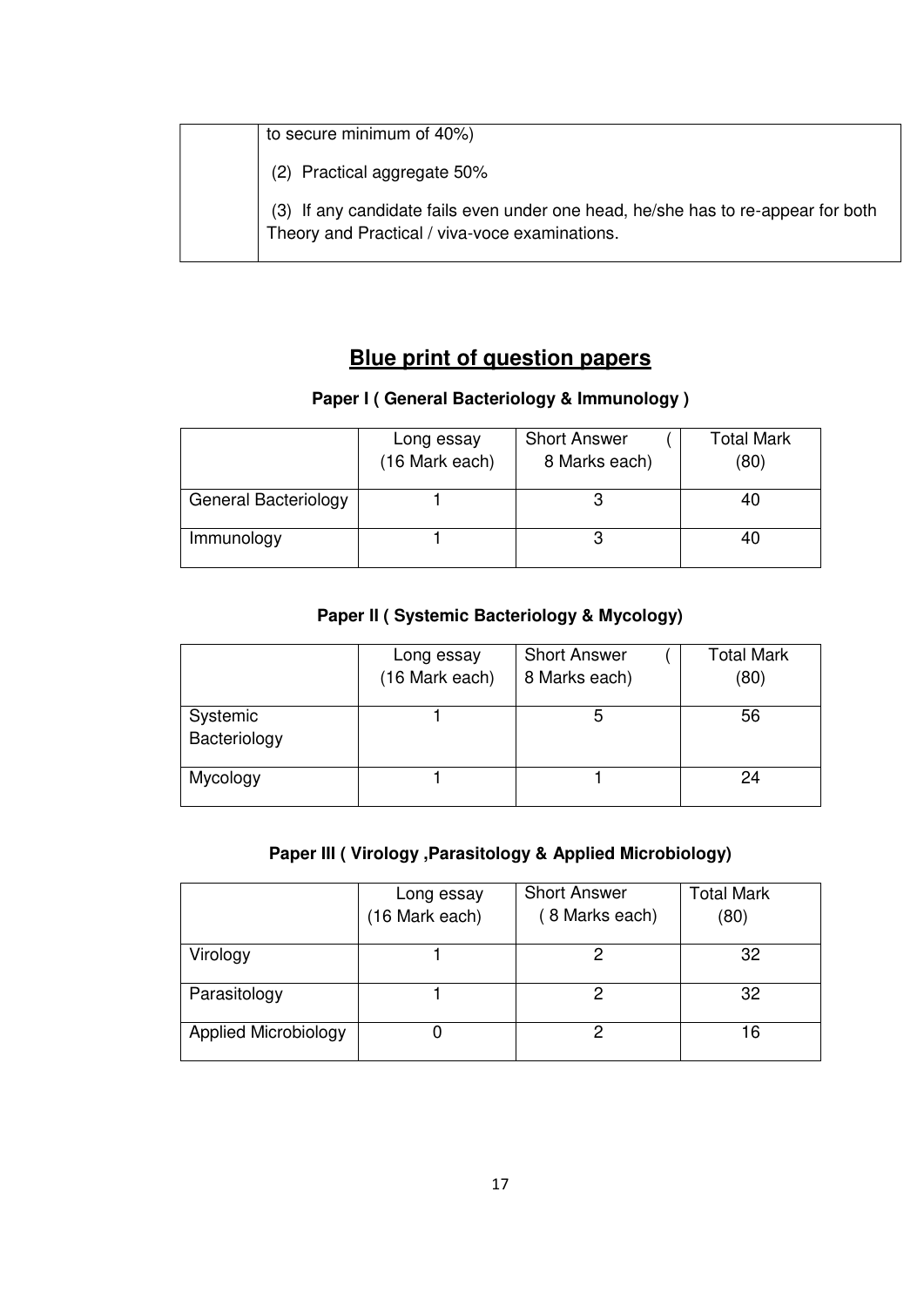# **SRI BALAJI VIDYAPEETH DEEMED UNIVERSITY M.Sc. MEDICAL (FINAL) MICROBIOLOGY DEGREE EXAMINATION**

TIME: 3 HOURS Maximum Marks: 80

## **PAPER I: GENERAL MICROBIOLOGY AND IMMUNOLOGY**

 **Answer ALL the questions. Illustrate your answers with neatly drawn and correctly labelled diagrams wherever appropriate. I. Long Answer questions:**  1. Describe the mechanisms of gene transfer in a prokaryotic cell. Add a note on the drug resistance in bacteria. (10+6=16 marks)

2. Classify Hypersensitivity reactions with examples. Describe Anaphylaxis in detail.

(6+10=16 marks)

- **II. Short Answer questions:** (8×6=48marks)
	- 3. Anaerobiosis
	- 4. Cell envelope
	- 5. Moist heat methods of sterilisation
	- 6. Theories of antibody synthesis
	- 7. Immunoflourescence
	- 8. Major histocompatibility complex

\*\*\*\*\*\*\*\*\*\*\*\*\*\*\*\*\*\*\*\*\*\*\*\*\*\*\*\*\*\*\*\*\*\*\*\*\*\*\*\*\*\*\*\*\*\*\*\*\*\*\*\*\*\*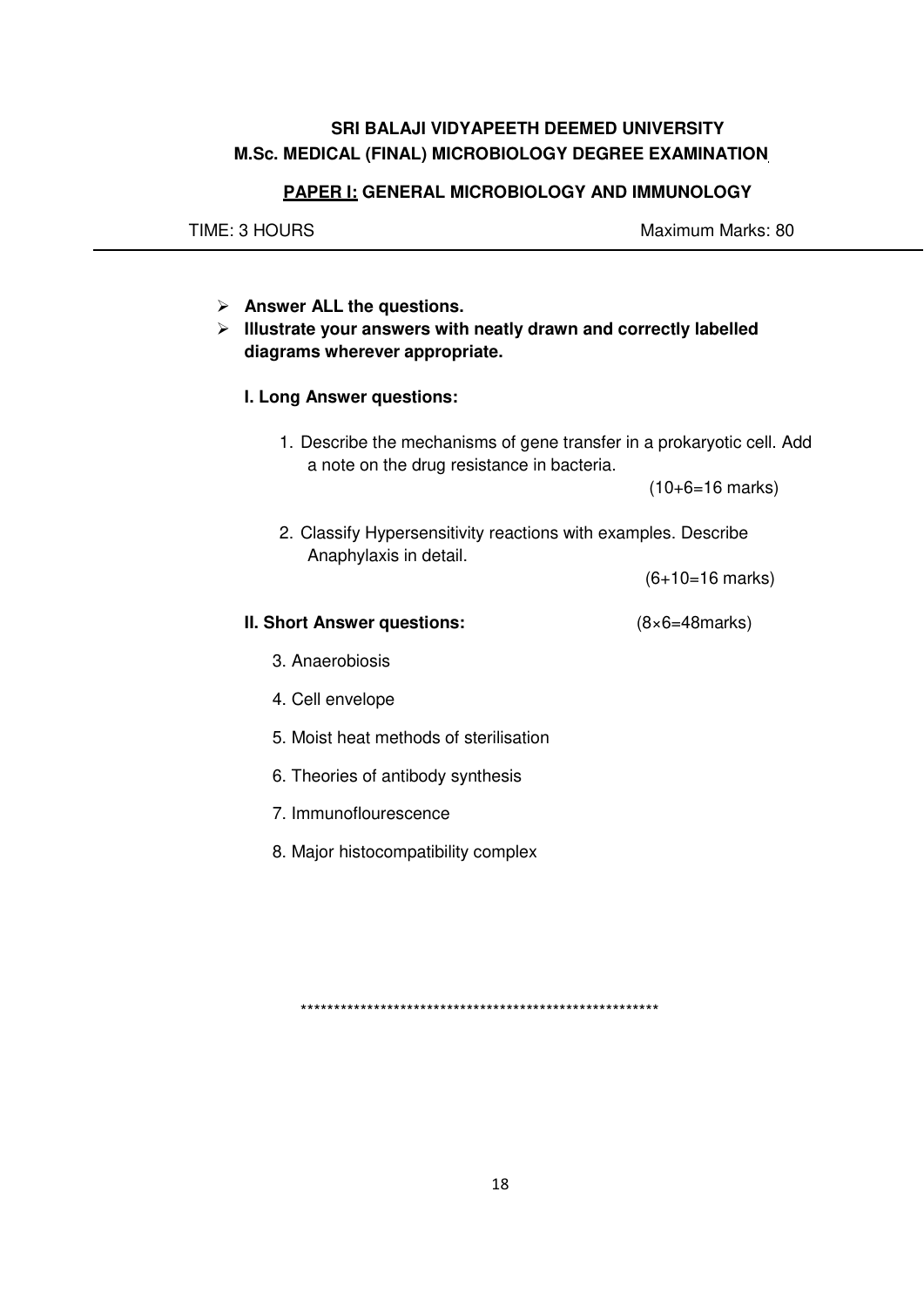# **SRI BALAJI VIDYAPEETH DEEMED UNIVERSITY M.Sc. MEDICAL (FINAL) MICROBIOLOGY DEGREE EXAMINATION**

# **PAPER II: SYSTEMATIC BACTERIOLOGY AND MYCOLOGY**

Time: 3 hours **Maximum Marks: 80** 

| $\triangleright$ Answer ALL the questions.<br>Illustrate your answers with neatly drawn and correctly labelled<br>➤<br>diagrams wherever appropriate. |                                   |  |
|-------------------------------------------------------------------------------------------------------------------------------------------------------|-----------------------------------|--|
| I. Long Answer questions:                                                                                                                             | $(2X16=32 \text{ marks})$         |  |
| 1. Describe the pathogenesis, laboratory diagnosis and prophylaxis<br>of Diphtheria.                                                                  | $(4+8+4=16$ marks)                |  |
| 2. Classify fungal infections with examples. Describe in detail<br>Surface and cutaneous mycoses                                                      |                                   |  |
|                                                                                                                                                       | $(4+4+8=16$ marks)                |  |
| <b>II. Short Answer questions:</b>                                                                                                                    | $(6 \times 8 = 48 \text{ marks})$ |  |
| 3. MRSA                                                                                                                                               |                                   |  |
| 4. Bacterial food poisoning                                                                                                                           |                                   |  |
| 5. Lab diagnosis of Enteric fever                                                                                                                     |                                   |  |
| 6. Halophilic Vibrios                                                                                                                                 |                                   |  |
| 7. Lab diagnosis of Syphilis                                                                                                                          |                                   |  |
| 8. Mycetoma                                                                                                                                           |                                   |  |
|                                                                                                                                                       |                                   |  |

\*\*\*\*\*\*\*\*\*\*\*\*\*\*\*\*\*\*\*\*\*\*\*\*\*\*\*\*\*\*\*\*\*\*\*\*\*\*\*\*\*\*\*\*\*\*\*\*\*\*\*\*\*\*\*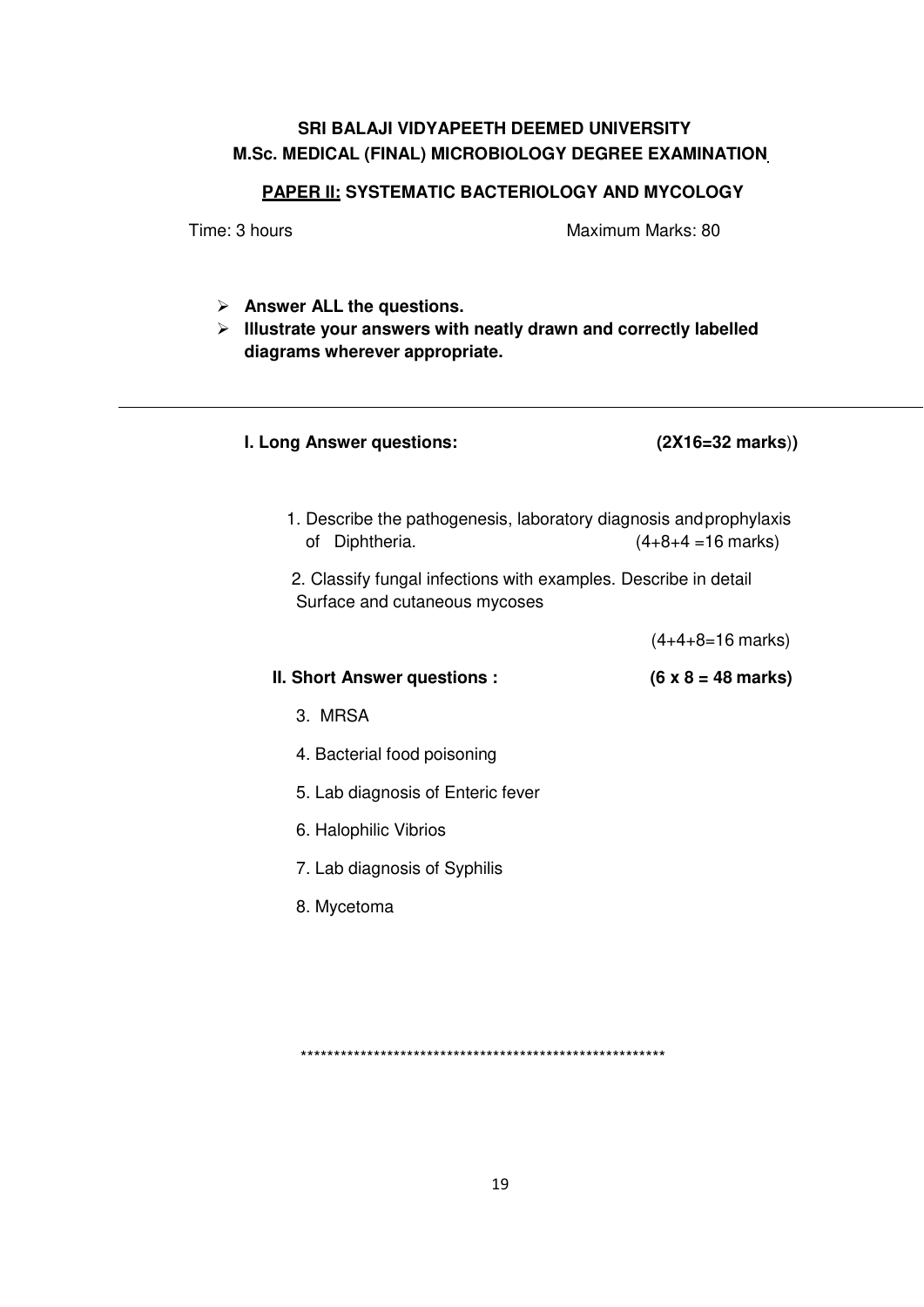# **SRI BALAJI VIDYAPEETH DEEMED UNIVERSITY M.Sc. MEDICAL (FINAL) MICROBIOLOGY DEGREE EXAMINATION**

# **PAPER III: VIROLOGY, PARASITOLOGY & APPLIED CLINICAL MICROBIOLOGY**

Time: 3Hrs Maximum Marks: 80

# **Answer ALL the questions.**

 **Illustrate your answers with neatly drawn and correctly labelled diagrams wherever appropriate.** 

### **I. Long Answer questions: (2X16=32 marks)**

- 1. Describe in detail the Arboviral diseases common in India.  $(4+4+4+4=16$ marks)
- 2. Classify Nematodes. Describe the lifecycle and laboratory diagnosis of *Strongyloides stercoralis* (4+8+4 = 16marks)

# **II. Short Answer questions : (6 x 8 = 48 marks)**

- 3. Post Exposure Prophylaxis against blood borne viruses
- 4. Nosocomial infections
- 5. Pathogenesis and lab diagnosis of EBV.
- 6 . Swine Flu
- 7. Cryptosporidium parvum
- 8. Peripheral blood smear examination for parasitic infections.

\*\*\*\*\*\*\*\*\*\*\*\*\*\*\*\*\*\*\*\*\*\*\*\*\*\*\*\*\*\*\*\*\*\*\*\*\*\*\*\*\*\*